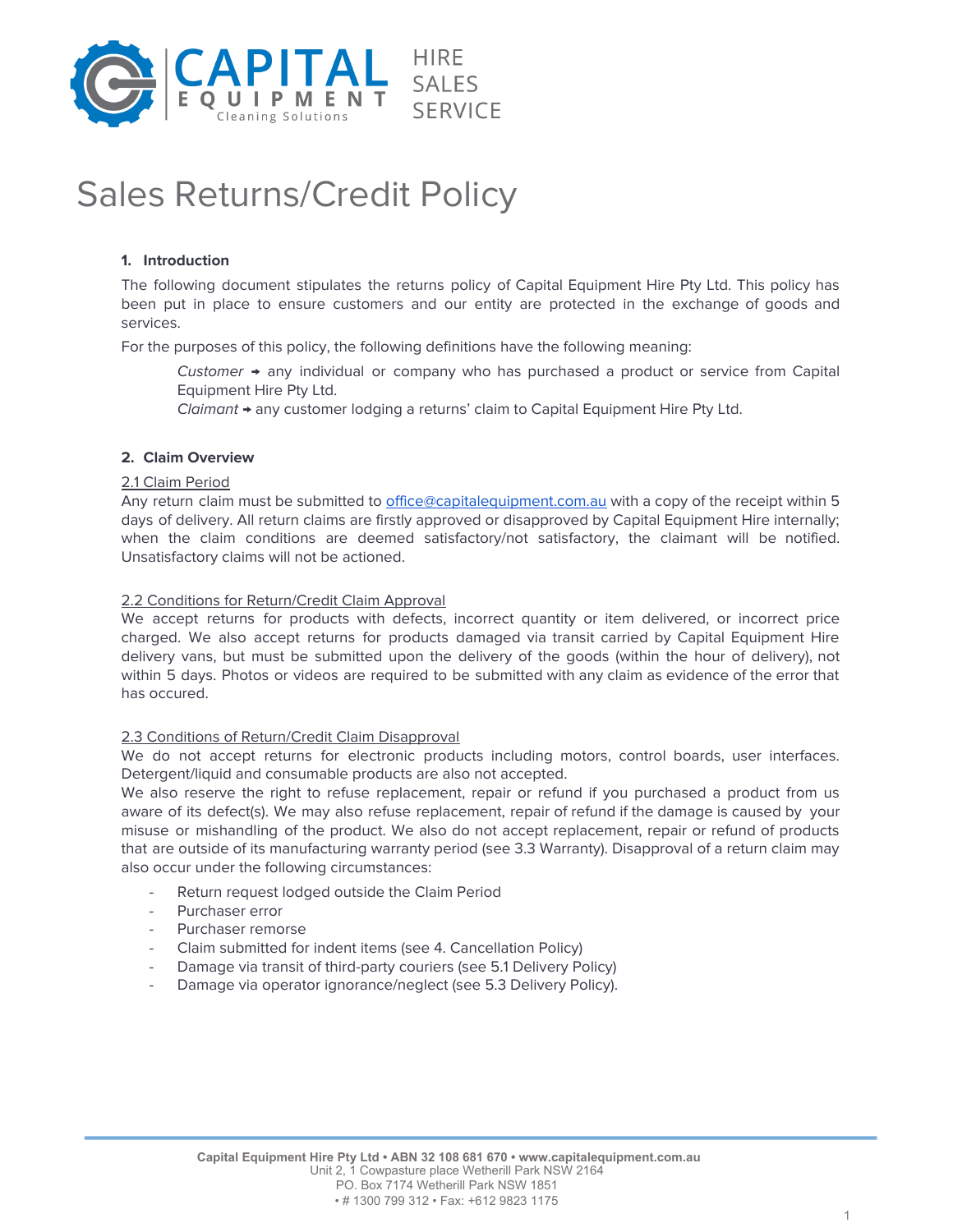# **3. Returns**

3.1 Return Location All returns must be delivered to: Unit 2 1 Cowpasture Place WETHERILL PARK NSW 2164.

We accept returns either by courier or claimant drop-off.

# 3.2 Return Conditions

Upon the approval of a return claim, a minimum 20% restocking fee will be applied, and return freight charges are at the expense of the claimant. Any other terms negotiated will be honoured in the Return/Credit Process. Please note that products listed under the heavily discounted Hot Deals category on the website are non-returnable.

# 3.3 Warranty

Warranties vary from brand to brand and product group to product group. When Capital Equipment Hire reviews a return/credit claim, the warranty conditions below are taken into account:

- Equipment is supplied with a minimum 12 months warranty, although select product groups are supplied with up to 36 months or 2000 hours (providing regular periodic maintenance has been completed). Speak to your sales representative directly for your machines' warranty period.
- Parts are supplied with a 6 month warranty from date of purchase.

If a claim is made outside of these warranty timelines, the claim will be subject to disapproval.

# 3.4 Return/Credit Process

# 3.4.1 Returns

All products need to be returned in the following condition:

- brand-new (apart from defect claims)
- packaged in original carton/case
- no damage/markings to the packaging
- all components included in initial delivery.

# 3.4.2 Credit Process

An email must be sent within the 5 days Claim Period to either:

- [office@capitalequipment.com.au](mailto:office@capitalequipment.com.au) with the Invoice Number and Part Number listed, or

- to your designated salesperson at Capital Equipment Hire, replying to the last correspondence.

Capital Equipment Hire may alter the credit value depending on the specific claim situation. A confirmation email will be provided if a credit request is approved and actioned under our Accounting Policy.

# **4. Cancellation Policy**

In the event where a customer requires to cancel a confirmed order with Capital Equipment Hire and has not yet received the product, submitting a Cancellation Request to [office@capitalequipment.com.au](mailto:office@capitalequipment.com.au) is required as soon as a customer decides to cancel.

Please note, that indent items (items that are not locally stocked) are non-refundable no matter the circumstance.

Cancellation requests are handled as a case by case approach. A 20% restocking fee is liable to customers after crediting the payment and cancelling the order based on how far a Sales Order has progressed since it's confirmation.